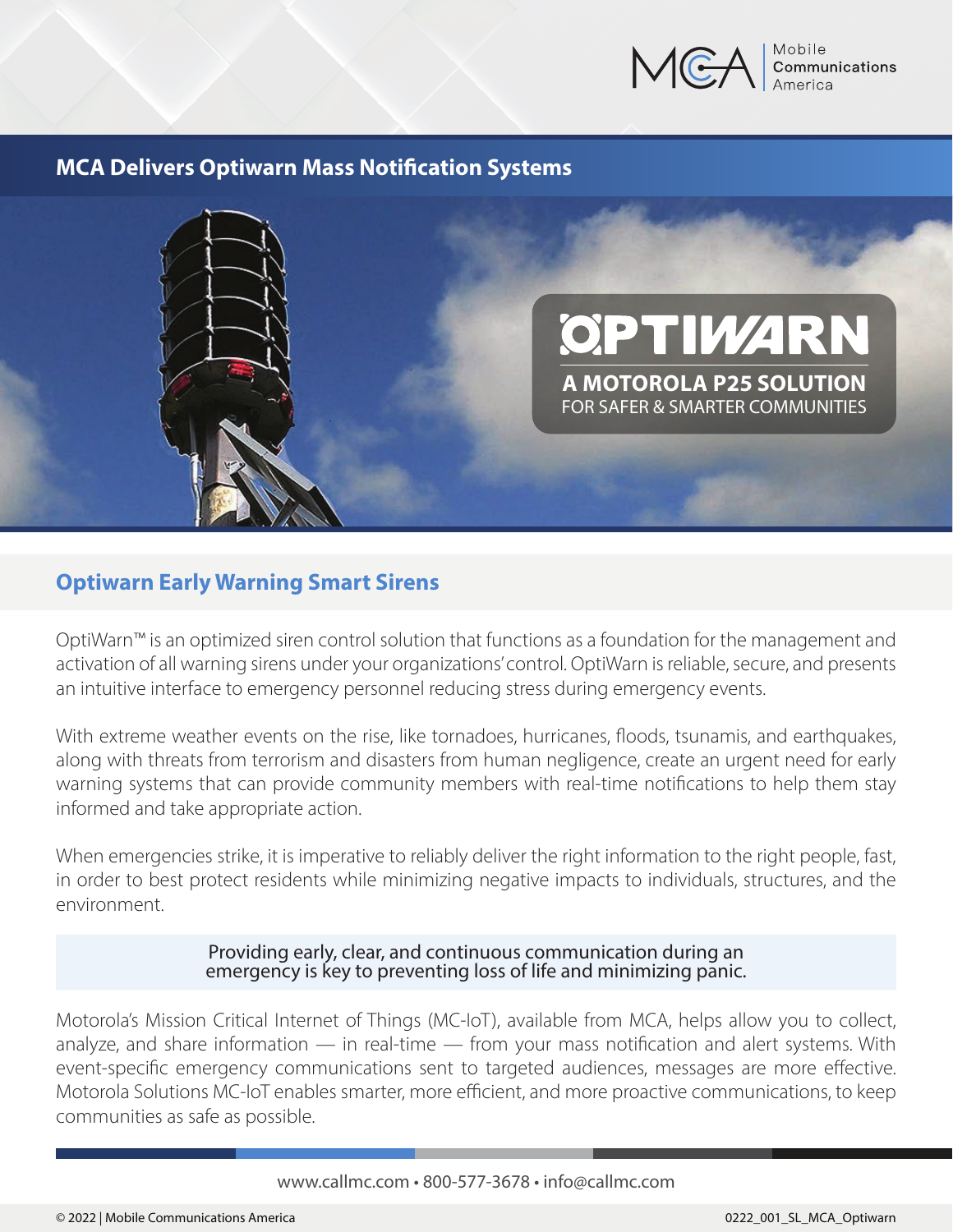# **Mass Notification Systems**



## **FREQUENCY AND INTENSITY**

of severe weather has increased



**SIREN SYSTEMS EXPOSED** to increasing number of cyber attacks



**TORNADO CLUSTER** frequency is on the rise



# **INTELLIGENT SIREN SOLUTIONS IN ACTION** MOTOROLA SOLUTIONS DELIVERS

Motorola Solutions enables operators and system maintenance personnel to pro-actively manage and maintain community wide siren and emergency alert systems. Our MC-Edge™ gateway enables exceptional remote monitoring capabilities and instant siren activation over the ASTRO P25 network.



Essential Services help ensure peak system performance and system uptime. Our services provide access to technical support resources for troubleshooting and maintenance, plus system and application software upgrades.

# **HIGH LEVEL SYSTEM ARCHITECTURE**

FIVE PRIMARY COMPONENTS MAKING UP THE EMERGENCY WARNING SYSTEM



**1.** Activation Control Point - Provides the user interface for the operator to monitor and control the sirens.



**2.** Field Interface Unit (FIU) - sometimes called a remote terminal unit — acts as the communications gateway to the sirens.



**3.** Communications Network - ASTRO P25 and additional parallel communication links such as public or private LTE.



**4.** Siren MC-Edge Controller - Integrates to the sirens in order to provide monitor and control capabilities.



**5.** Sirens - Provide the audible alerting mechanism. Existing or new sirens will be supported.



### www.callmc.com • 800-577-3678 • info@callmc.com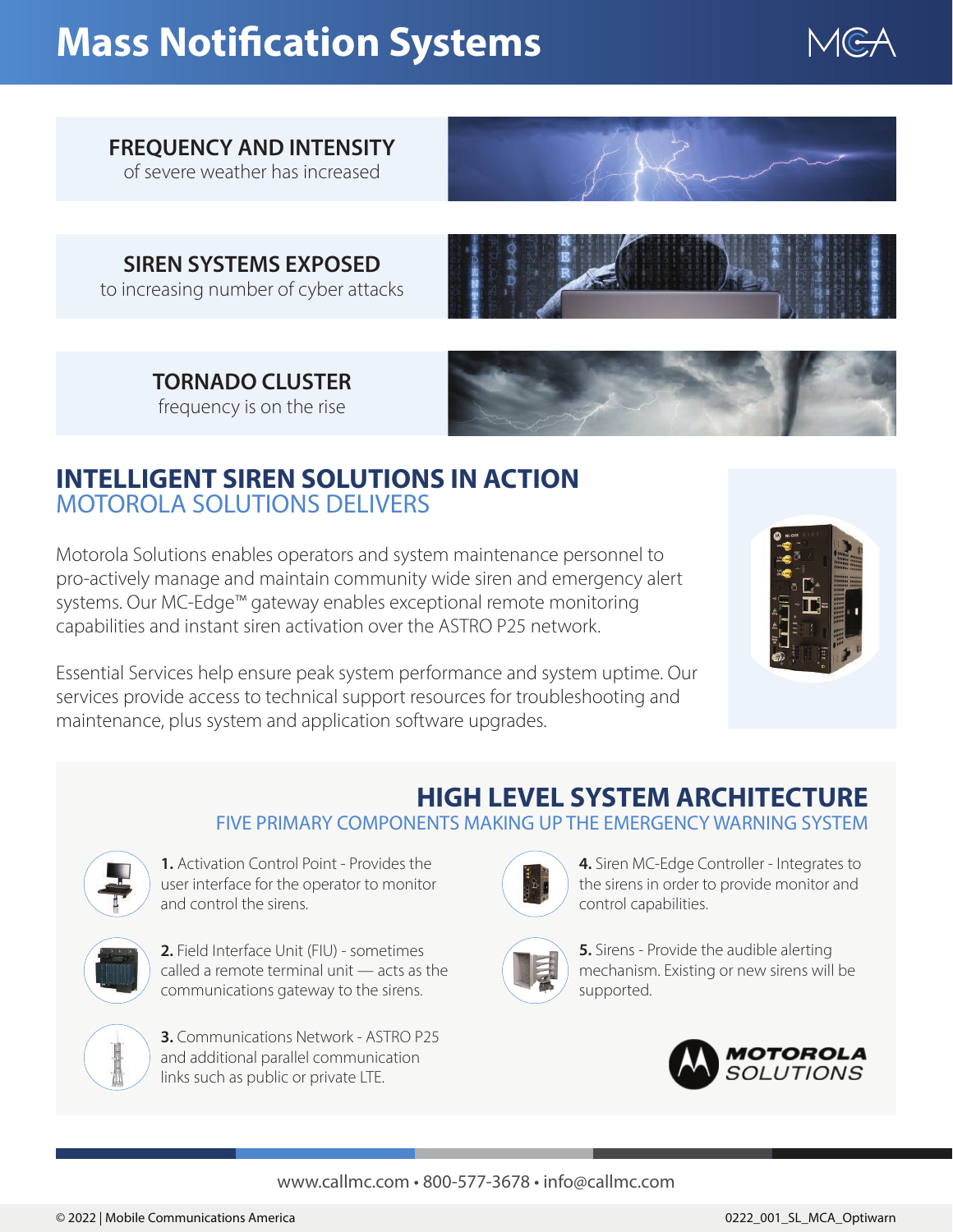# **OptiWarn™ Features**



#### **Siren Map Screen .**

Operators can see the general siren status, check the individual status of each siren, activate the sirens, as well as scroll through any current alarms. A legend is available for siren icons color codes.

#### **System Manager Access .**

Create roles to differentiate operators from system managers who can acknowledge all current alarms, add, remove, modify users, access additional administrator functions and provide site diagnostics.

#### **Single Site Status**

Right-click on a specific siren for detailed information. Siren number, name, address and GPS coordinates are displayed on a pop-up window alongside the icon which is plotted on a map.

#### **Siren Functional Testing**

Supports a wide variety of tests suited for each siren type. These can include silent amplifier tests for electronic sirens, short growl tests or non-audible rotation tests for mechanical sirens.

#### **Adjustable Site List**

Siren indication, siren name, and siren location are adjustable and allow the System Managers to change existing siren information, but also add sirens to the system.

#### **Polygon Activation**

Operators can enable Polygon mode, easily grouping sirens to test or activate. Drag any of the polygon vertices to make adjustments and select any additional sirens prior to activation.

#### **Siren Command Logger**

Operators can access the last 100 siren system activations. Each activation is time and date stamped with sequence performed, duration, # of sirens activated, sequence ID.

#### **Alarm and Event Logging**

Provide enhanced alarm and event logging with advanced grouping, prioritization, sorting and logging. Perform queries to search specific date/time ranges and create reports.

#### **Reporting of Events**

Capture and share essential forensic information from activations and monthly tests as well as availability status from ongoing heartbeat communications.

#### **Adjustable Names**

View and adjust Siren Command Logger. With appropriate access, operators can change the names of the command sequences.

#### **Automated Scheduler**

Schedule automated activations from the control center. The configuration options provide extensive possibilities: daily, weekly, weekday, weekend or monthly schedules.

#### **Manager Zoom**

Make changes to the siren number, name, location, and GPS coordinates, plus add/remove, associated sites from any of the pre-defined zones.

#### **Role-based User Interface**

Filter the OptiWarn interface based on the user role to provide an effective common operating picture to collaborate.

#### **Mass Notification**

Send alerts and updates to critical audiences via multiple communication methods such as text messages and email.

#### **Zone Configuration**

Easily reconfigure zones by moving sites in and out through the manager zoom screen.

#### **External Interface**

Have access to external alerting systems for visibility to weather alerts, facility SCADA system, etc.

#### www.callmc.com • 800-577-3678 • info@callmc.com